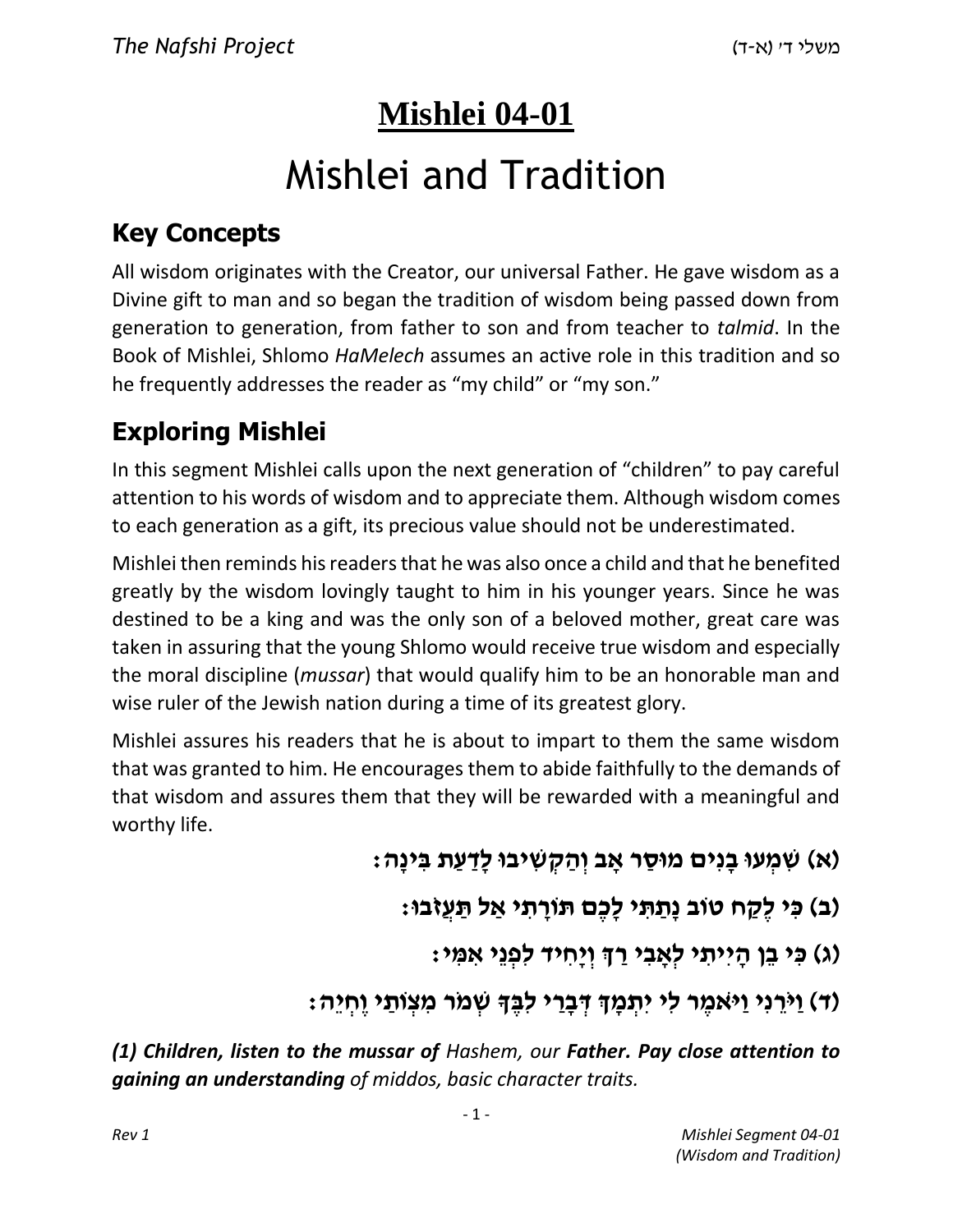*(2) for I have given to you a good possession. Don't neglect my teaching.* 

*(3) For I was a favored son to my father, a tender lad, an only son to him when he was in the presence of my mother.*

*(4) He taught me and he said to me, "Let my words brace your heart. Observe my instructions and you will live."*

## **Learning Mishlei**

**)א( שִׁ מְ עוּ בָ נִים מוּסַ ר אָ ב וְ הַ קְ שִׁ יבוּ לָדַ עַ ת בִּ ינָה:** 

**שִׁ מְ עוּ בָ נִים** — ,**children ,Listen** and take to heart the *mussar* —**ר ַמוּס of** Hashem, our universal **Father** —**ב ָא**.ץ .

**Pay close attention** — **יבוּ ִשׁ ְק ַה ְו**because by learning this moral discipline you will **gain** an **understanding** — **הָינ ִבּ ת ַע ַדָל**of *middos,* the basic character traits.

## **)ב( כִּ י לֶקַ ח טֹוב נָתַ תִּ י לָכֶם תֹּורָ תִ י אַ ל תַּ עֲזֹבוּ:**

**For** it is **a good** and precious **possession** — **ובֹט ח ַקֶל י ִכּ**, the wisdom that **I have given to you** — **םֶכָל י ִתּ ַתָנ**in this *sefer*. You are receiving it as a gift but you would have had to pay a very high price if you had to purchase it.

Therefore, **do not neglect my teaching** — **בוֹּזֲע ַתּ ל ַא י ִת ָורֹתּ**as though it were something cheap.

## **)ג( כִּ י בֵ ן הָ יִיתִ י לְאָ בִ י רַ ְך וְ יָחִ יד לִפְ נֵי אִ מִּ י:**

And do not reject my *mussar,* thinking that you don't need to be told what to do. Look at my example, **for** — **י ִכּ** I was firmly disciplined from my earliest youth even though .**בֵ ן הָ יִיתִ י לְאָ בִ י** — **father my to son** favored **a was I** He expected much from me and demanded it because I was the son — **ן ֵבּ**destined to be builder — **הֶונֹבּ**of the Bais HaMikdash. But his discipline was not unkind. I was a **tender** lad — **ךְ ַרand** he loved my mother deeply.